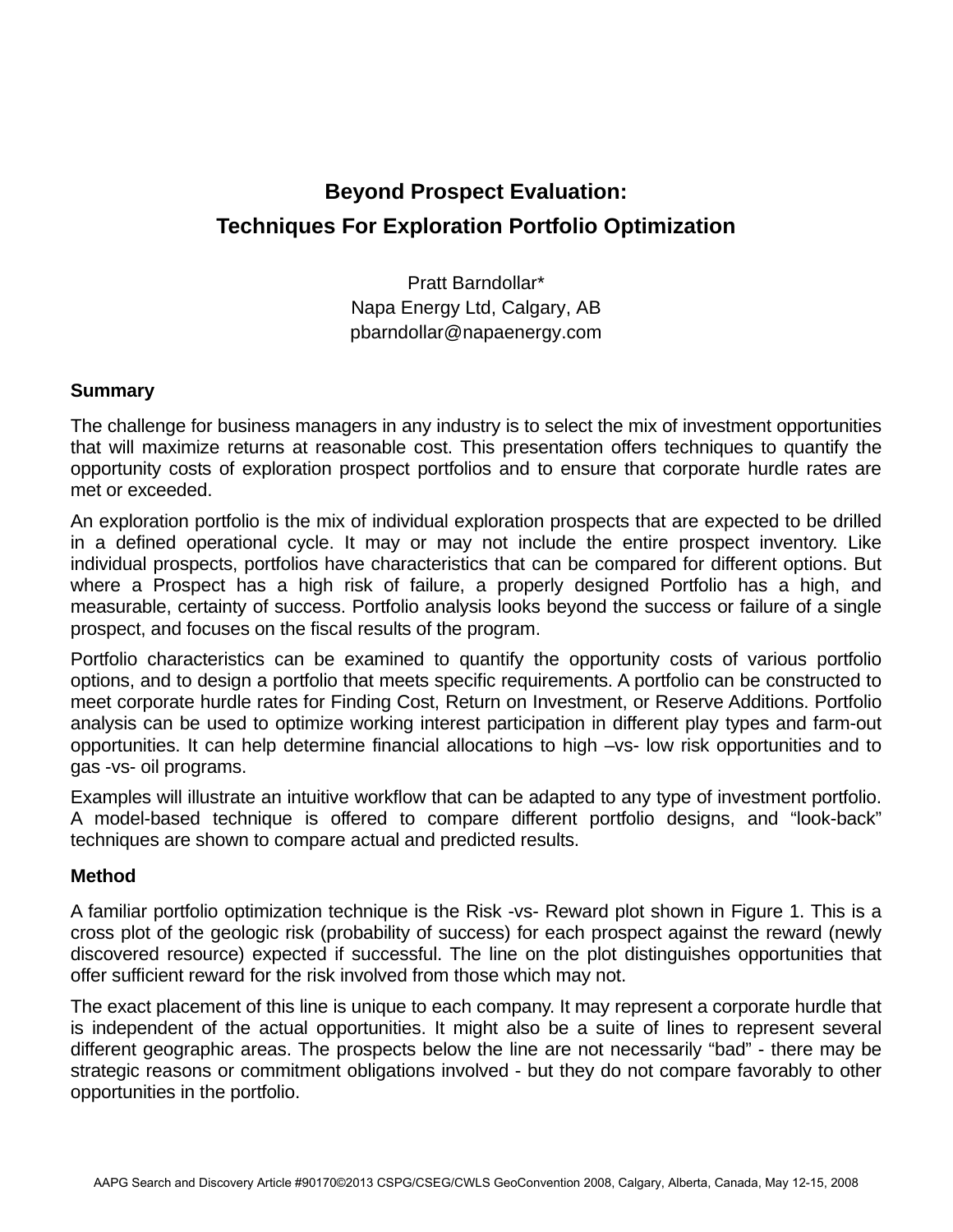

Figure 1: Geologic Risk –vs- Newly Discovered Resource. Prospects to the left of the line may not offer sufficient reward for the risk required.

Figure 2 is also a Risk -vs- Reward plot, but offers a financial instead of technical comparison. It considers the investment required to execute each prospect against the expected value (Risked NPV). Again, the line discriminates "better" opportunities, and again, the placement of the line is relative to corporate strategy and to unique characteristics of the portfolio.



Figure 2: Expected Net Present Value –vs- Exploration Investment. Prospects to the left of the line offer more than 1.5 times return on investment.

Both plots are useful to optimize an existing portfolio, but is it the "best" portfolio to meet corporate goals and hurdles? In order to determine this it is necessary to compare the various investment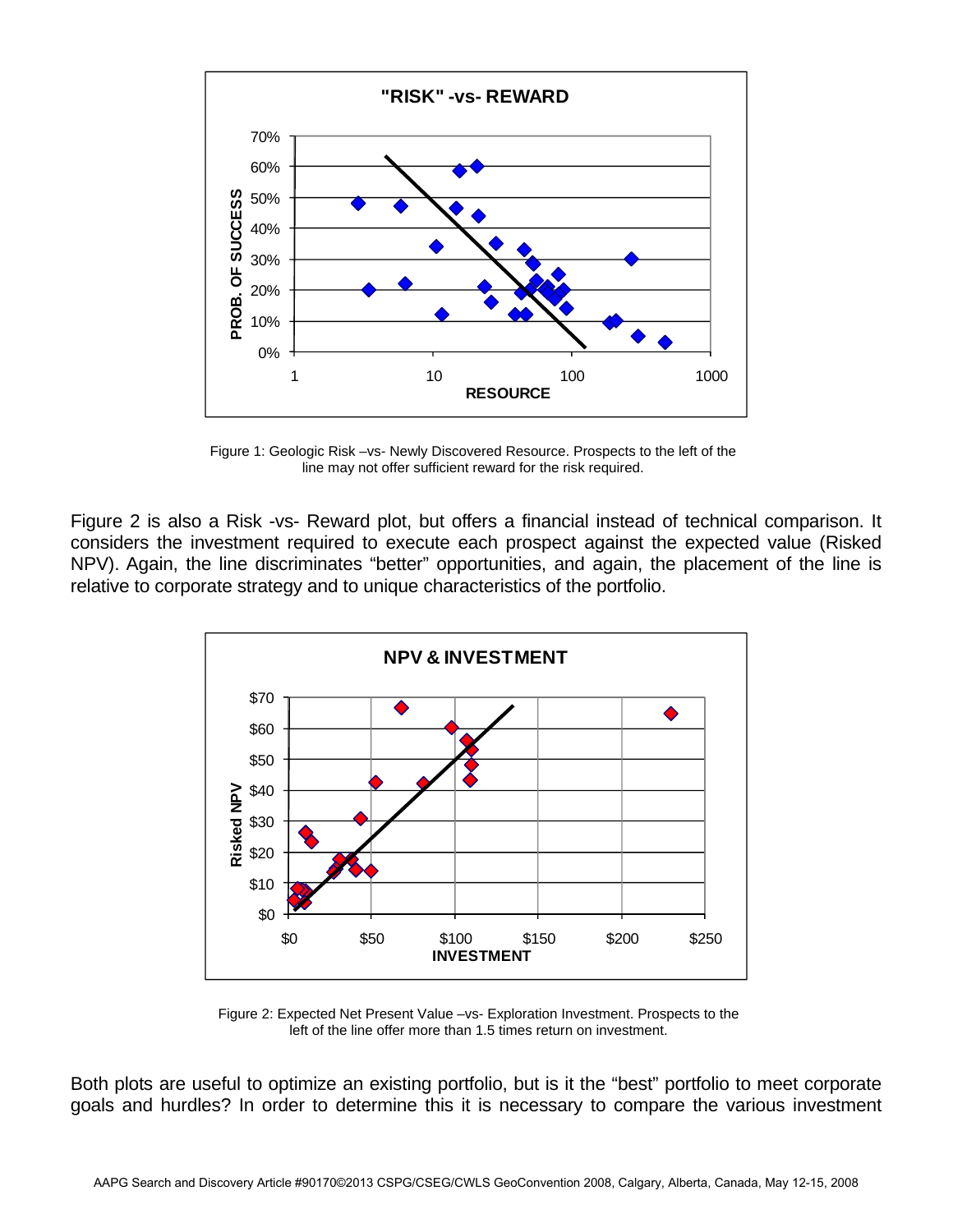options – or various portfolios – that are available from this prospect inventory. Two examples are used to illustrate situations to which portfolio optimization techniques can be applied: determination of an appropriate exploration budget, and addition of a new opportunity to the existing portfolio.

 In the first example, an expenditure of more than \$200 (add the zeros reflective of your company) is required to drill the entire drill-ready prospect portfolio. To determine if this is the best investment, several model portfolios were generated from the current inventory. The prospects were simply "ranked" on various common metrics and then "cut" below an arbitrary expenditure level of \$150 (the "rank & cut" process – not necessarily recommended for real life.) Table 1 summarizes the results.

| <b>Portfolio</b>                       | <b>Expenditure</b> | No. of Prospects | <b>Mean NMER</b> | <b>NPV</b>  |
|----------------------------------------|--------------------|------------------|------------------|-------------|
| <del>i Cunent</del>                    | ১∠⊺∪               |                  | ZZT              | <b>J040</b> |
| 2 Ranked on Pc                         | \$143              | 17               | 140              | \$454       |
| 3 Ranked on NPV                        | \$153              | 14               | 199              | \$576       |
| 4 Ranked on Success Case Mean Resource | \$144              | 9                | 151              | \$349       |
| 5 Ranked on NFC                        | \$151              | 16               | 186              | \$558       |
| 6 Ranked on NMER                       | \$144              | 13               | 195              | \$559       |

|        | . . |  |
|--------|-----|--|
| ×<br>۹ |     |  |

Figure 3 illustrates an opportunity cost cross plot generated from the data. It now compares portfolios instead of individual prospects, so each data point represents a different blend of prospects. The three circled portfolios – which are simply subsets of the original portfolio – can achieve nearly as much value with less cost exposure. Prospects common to these three portfolios are the impactive opportunities in the inventory.



Figure 3: Expected Portfolio NPV –vs- Investment. The circled portfolios offer nearly the same NPV as the original portfolio, but at significantly less expenditure.

Consider now a situation in which there is the opportunity to add new prospects to the inventory through land acquisition, farm-in, or a new play concept. The new opportunities should improve the